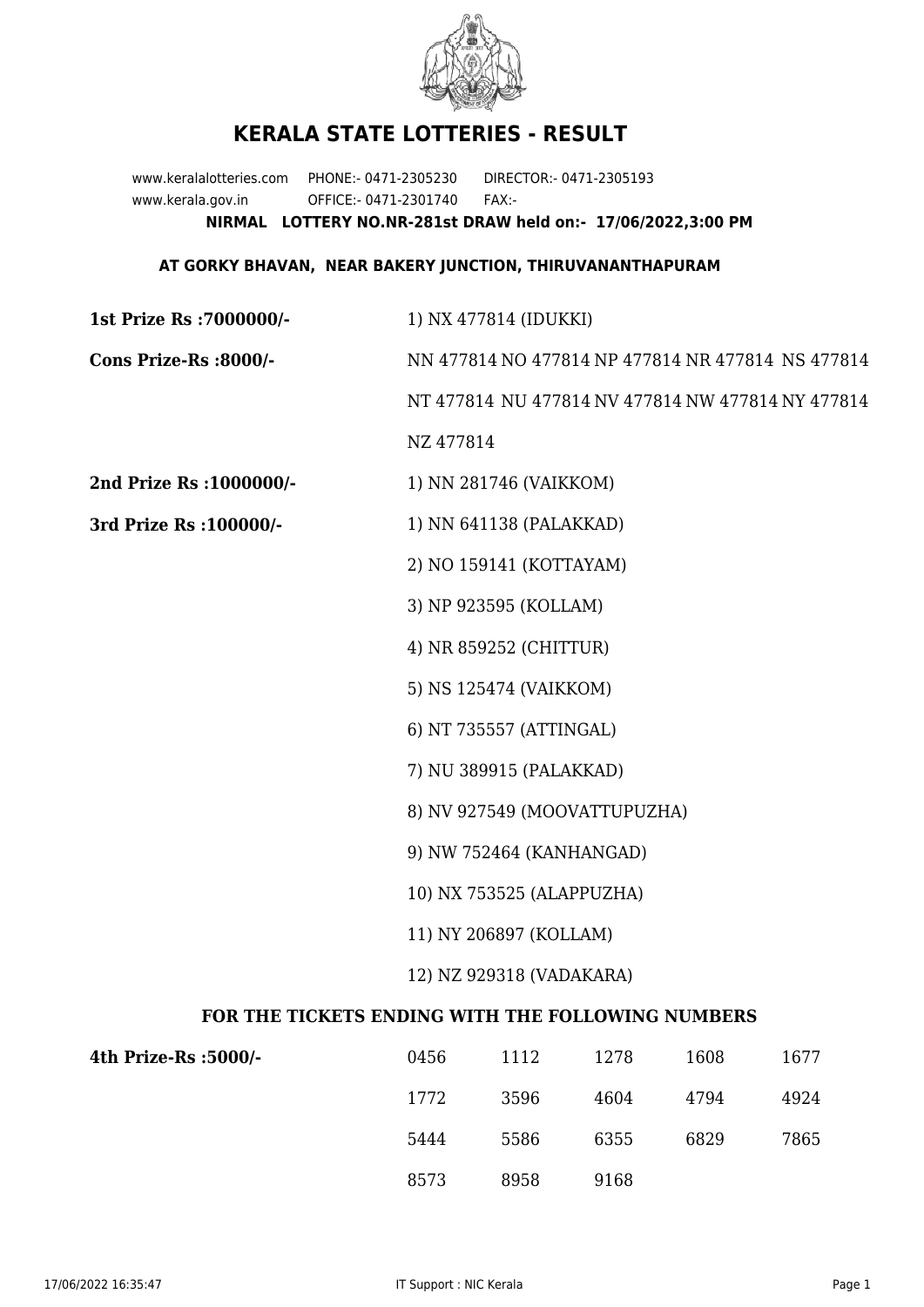| 5th Prize-Rs : 1000/- | 0092 | 0185 | 0188 | 1255 | 1425 |
|-----------------------|------|------|------|------|------|
|                       | 2199 | 2547 | 2558 | 2882 | 2912 |
|                       | 3272 | 3307 | 3548 | 3756 | 3961 |
|                       | 3984 | 4044 | 4475 | 4611 | 4747 |
|                       | 4865 | 5749 | 6602 | 6984 | 7235 |
|                       | 7629 | 7740 | 7746 | 7898 | 8248 |
|                       | 8406 | 8729 | 8998 | 9544 | 9682 |
|                       | 9789 |      |      |      |      |
| 6th Prize-Rs :500/-   | 0087 | 0112 | 0359 | 0413 | 0511 |
|                       | 0670 | 0776 | 0823 | 1015 | 1104 |
|                       | 1111 | 1307 | 1308 | 1394 | 1409 |
|                       | 1650 | 1663 | 1776 | 1914 | 2153 |
|                       | 2341 | 2801 | 2969 | 3236 | 3538 |
|                       | 3594 | 3623 | 3649 | 3734 | 3773 |
|                       | 3776 | 3858 | 4052 | 4084 | 4117 |
|                       | 4131 | 4182 | 4247 | 4487 | 4781 |
|                       | 5305 | 5321 | 5336 | 5494 | 5716 |
|                       | 5733 | 5966 | 6055 | 6173 | 6186 |
|                       | 6216 | 6248 | 6290 | 6311 | 6319 |
|                       | 6335 | 6471 | 6846 | 6866 | 6969 |
|                       | 7394 | 7396 | 7402 | 7404 | 7593 |
|                       | 7712 | 7923 | 7996 | 8217 | 8614 |
|                       | 8644 | 8710 | 8978 | 9295 | 9652 |
|                       | 9736 | 9792 | 9817 | 9962 |      |
| 7th Prize-Rs : 100/-  | 0019 | 0190 | 0244 | 0262 | 0299 |
|                       | 0528 | 0529 | 0557 | 0686 | 0750 |
|                       | 0848 | 1151 | 1292 | 1299 | 1314 |
|                       | 1374 | 1423 | 1542 | 1571 | 1586 |
|                       | 1597 | 1767 | 1812 | 1816 | 1866 |